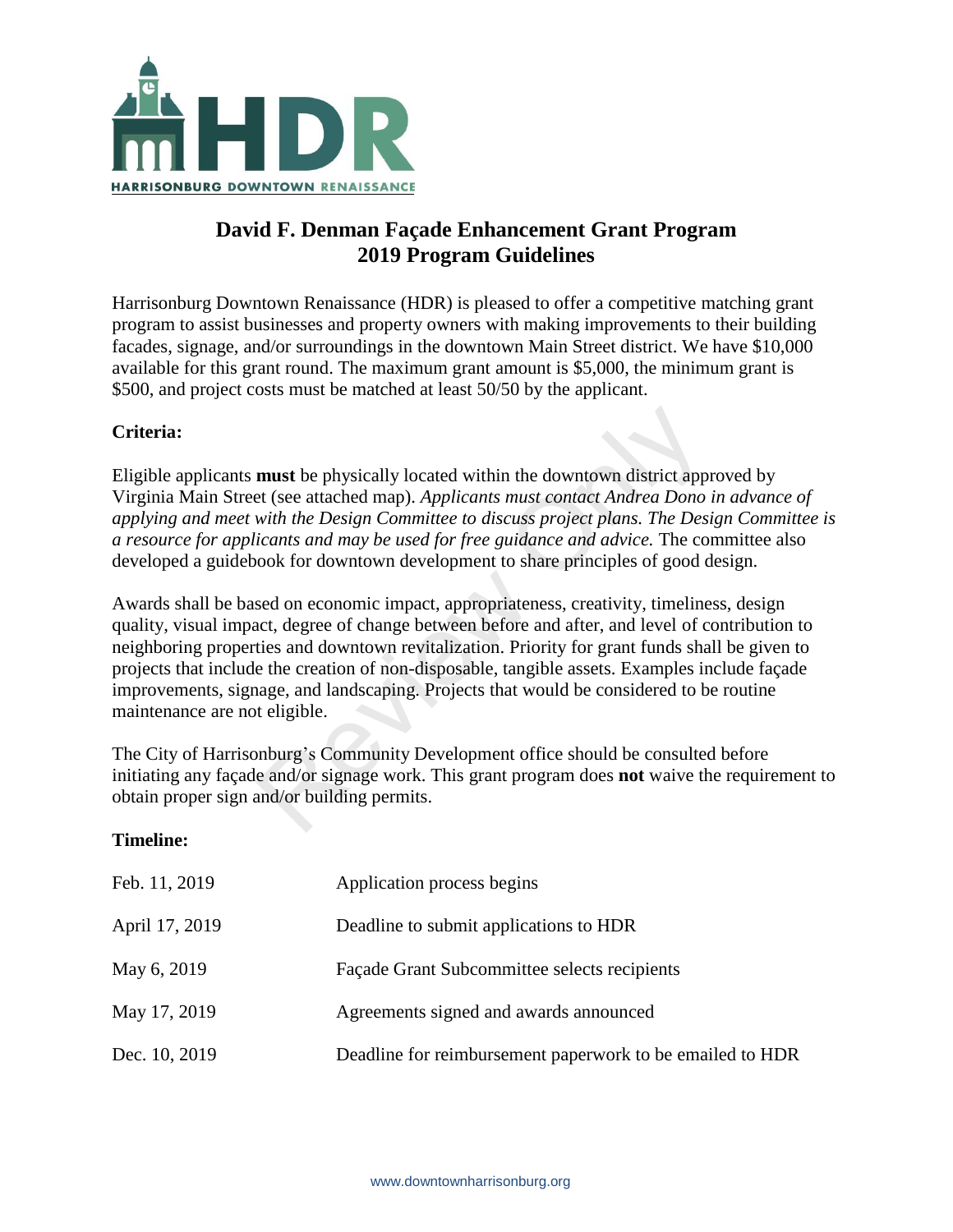

# David F. Denman Façade Enhancement Grant Program **2018 APPLICATION FORM**

 $\overline{\phantom{0}}$ 

 $\overline{a}$ 

L.

 $\overline{\phantom{0}}$ 

## 1. Applicant Information

| B. Applicant mailing address:<br>F. Business name:<br>G. Business address:<br>2. Project Information<br>Description of proposed improvements (attach additional pages if needed): |  |  |  |
|-----------------------------------------------------------------------------------------------------------------------------------------------------------------------------------|--|--|--|
|                                                                                                                                                                                   |  |  |  |
|                                                                                                                                                                                   |  |  |  |
|                                                                                                                                                                                   |  |  |  |
|                                                                                                                                                                                   |  |  |  |
|                                                                                                                                                                                   |  |  |  |
|                                                                                                                                                                                   |  |  |  |
|                                                                                                                                                                                   |  |  |  |
|                                                                                                                                                                                   |  |  |  |
|                                                                                                                                                                                   |  |  |  |
|                                                                                                                                                                                   |  |  |  |
|                                                                                                                                                                                   |  |  |  |
|                                                                                                                                                                                   |  |  |  |
|                                                                                                                                                                                   |  |  |  |
|                                                                                                                                                                                   |  |  |  |
|                                                                                                                                                                                   |  |  |  |
|                                                                                                                                                                                   |  |  |  |
|                                                                                                                                                                                   |  |  |  |
|                                                                                                                                                                                   |  |  |  |
|                                                                                                                                                                                   |  |  |  |
|                                                                                                                                                                                   |  |  |  |
|                                                                                                                                                                                   |  |  |  |
|                                                                                                                                                                                   |  |  |  |
|                                                                                                                                                                                   |  |  |  |
|                                                                                                                                                                                   |  |  |  |
|                                                                                                                                                                                   |  |  |  |
|                                                                                                                                                                                   |  |  |  |
|                                                                                                                                                                                   |  |  |  |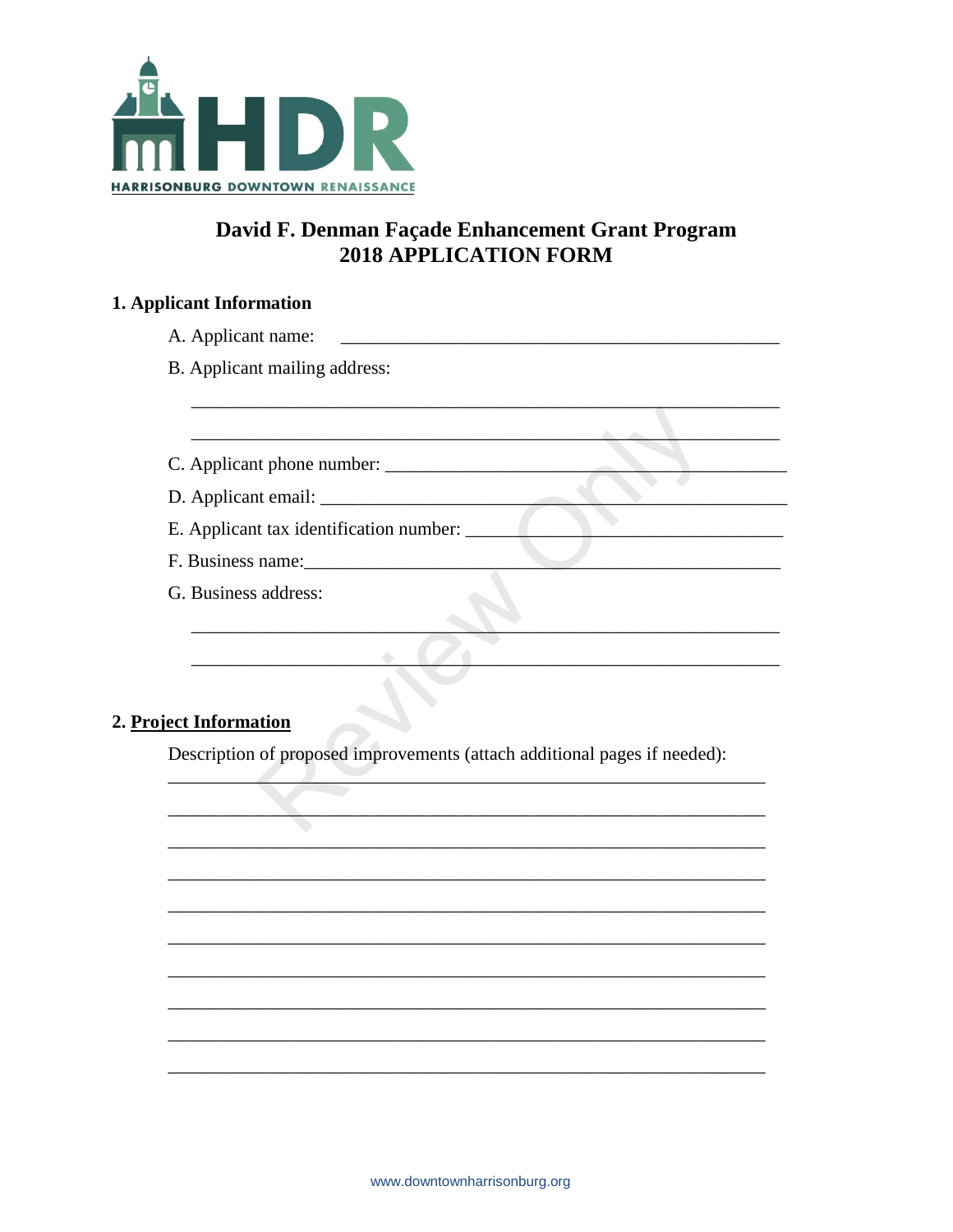

Describe how your project advances the goals of downtown revitalization and economic development:

\_\_\_\_\_\_\_\_\_\_\_\_\_\_\_\_\_\_\_\_\_\_\_\_\_\_\_\_\_\_\_\_\_\_\_\_\_\_\_\_\_\_\_\_\_\_\_\_\_\_\_\_\_\_\_\_\_\_\_\_\_\_\_\_

\_\_\_\_\_\_\_\_\_\_\_\_\_\_\_\_\_\_\_\_\_\_\_\_\_\_\_\_\_\_\_\_\_\_\_\_\_\_\_\_\_\_\_\_\_\_\_\_\_\_\_\_\_\_\_\_\_\_\_\_\_\_\_\_

\_\_\_\_\_\_\_\_\_\_\_\_\_\_\_\_\_\_\_\_\_\_\_\_\_\_\_\_\_\_\_\_\_\_\_\_\_\_\_\_\_\_\_\_\_\_\_\_\_\_\_\_\_\_\_\_\_\_\_\_\_\_\_\_

\_\_\_\_\_\_\_\_\_\_\_\_\_\_\_\_\_\_\_\_\_\_\_\_\_\_\_\_\_\_\_\_\_\_\_\_\_\_\_\_\_\_\_\_\_\_\_\_\_\_\_\_\_\_\_\_\_\_\_\_\_\_\_\_

\_\_\_\_\_\_\_\_\_\_\_\_\_\_\_\_\_\_\_\_\_\_\_\_\_\_\_\_\_\_\_\_\_\_\_\_\_\_\_\_\_\_\_\_\_\_\_\_\_\_\_\_\_\_\_\_\_\_\_\_\_\_\_\_

| <b>Estimated Cost of Improvements:</b><br>\$<br>Name/company of contractor or project manager for construction work:                    |  |
|-----------------------------------------------------------------------------------------------------------------------------------------|--|
| Architect or sign designer/installer:                                                                                                   |  |
|                                                                                                                                         |  |
|                                                                                                                                         |  |
| 3. Required Application Documents:<br><b>Check if Submitted:</b>                                                                        |  |
| A. Letter of consent from property owner if the applicant is a tenant<br>B. Pledge that all property taxes are current                  |  |
| C. Minimum of three digital photographs of existing building conditions                                                                 |  |
| D. Drawings from architect, contractor, or sign designer depicting the<br>exterior of the building after completion of proposed project |  |
| E. Detailed cost estimate or bid on contractor's letterhead. Include an<br>itemized breakdown of all anticipated expenses by category   |  |
|                                                                                                                                         |  |
| E. Paint samples or awning sample (if applicable)                                                                                       |  |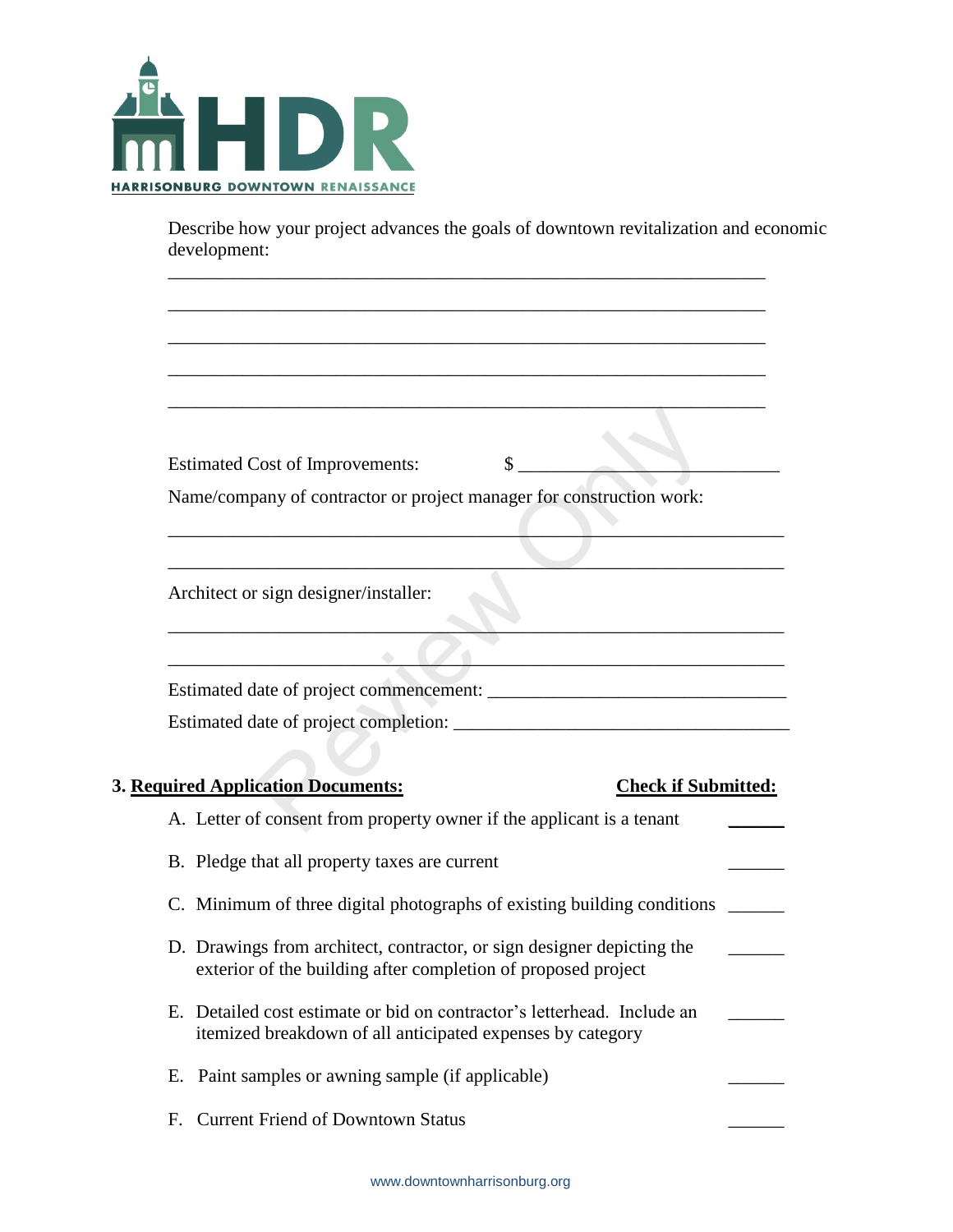

The Frazier Family has established a **Limestone Legacy Fund** through The Community Foundation of Harrisonburg & Rockingham County. The purpose is to revive the appreciation of Shenandoah Valley limestone as an important architectural element of historic downtown Harrisonburg. If your project includes installing limestone or enhancing existing limestone, please contact HDR for additional information on how to apply for funds through the Limestone Legacy Fund.

### **4. Conditions:**

The David F. Denman Façade Enhancement Grant Program is subject to change or cancellation at any time by a vote of the Façade Grant Subcommittee. In addition, any policy or procedure described herein may be waived by official action of this subcommittee. The subcommittee reserves the right to reject any and/or all applications. HDR reserves the option to grant all the allotted funds to applicants received by the deadline, or to retain a portion of the funds for projects initiated later in the budget year. nan Façade Enhancement Grant Program is subject to change<br>te of the Façade Grant Subcommittee. In addition, any policy<br>ay be waived by official action of this subcommittee. The sub-<br>reject any and/or all applications. HDR

Applications will only be accepted digitally. Only complete applications will be processed. Email applications to andrea.dono@harrisonburgva.gov by April 17, 2019. HDR is open to receiving inquiries and applications after the deadline in the event not all funds have been allocated to applications received prior to the deadline.

### **Please read and sign:**

If I am successful in obtaining a Façade Enhancement Grant from HDR, I am obligated to maintain the improvements funded by HDR for a minimum of 18 months from the time I receive reimbursement from HDR. If the improvements are removed or changed prior to the 18 month timeline without prior approval from HDR, I agree to promptly reimburse HDR for the entire amount of the grant, unless a waiver is granted by the committee due to extenuating circumstances.

I have read, understand, and will comply with Harrisonburg Downtown Renaissance's David F. Denman Façade Enhancement Grant Program criteria, timeline, and application information included herein, and I certify that the above information is true and correct to the best of my knowledge. I hereby acknowledge my application for a grant, and authorize HDR to obtain verifications from any source named in this application.

I understand that I must send high-resolution digital photos to document the project before construction and after completion before grant money can be disbursed.

 $Signature:$ 

Date: